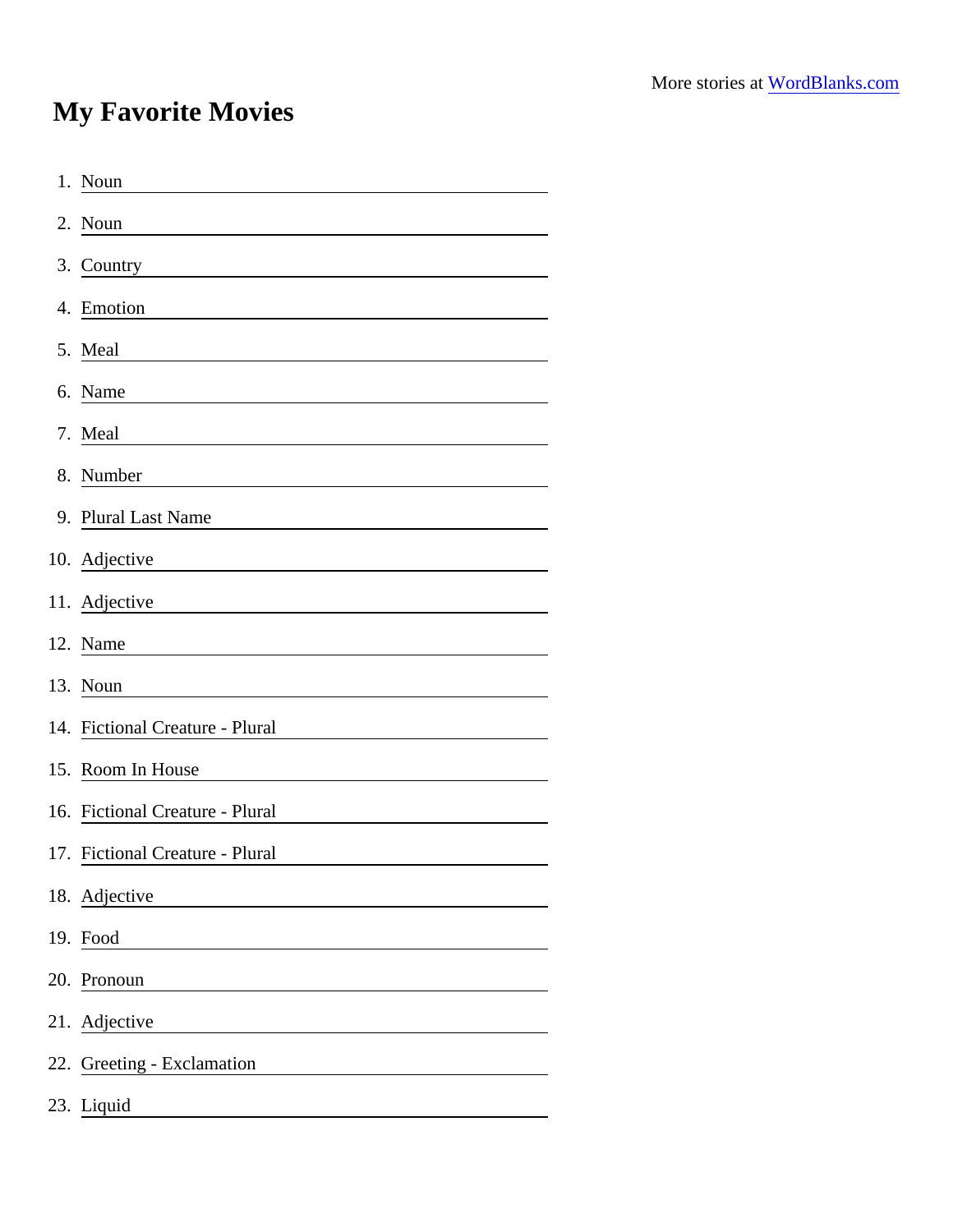|     | 24. Adjective                   |
|-----|---------------------------------|
|     | 25. Noun - Plural               |
|     | 26. Adjective                   |
|     | 27. Adjective                   |
|     | 28. Color                       |
|     | 29. Number                      |
|     | 30. Fictional Creature - Plural |
|     | 31. Name                        |
|     | 32. Name                        |
|     | 33. Fictional Creature          |
|     | 34. Any Place                   |
|     | 35. Name                        |
|     | 36. Any Place                   |
|     | 37. Adjective                   |
|     | 38. Animal                      |
|     | 39. Adjective                   |
|     | 40. Adjective                   |
|     | 41. Noun                        |
|     | 42. Adjective                   |
|     | 43. Verb - Present Ends In Ing  |
|     | 44. Noun                        |
|     | 45. Part Of Body                |
|     | 46. Color                       |
|     | 47. Location                    |
| 48. | Adjective                       |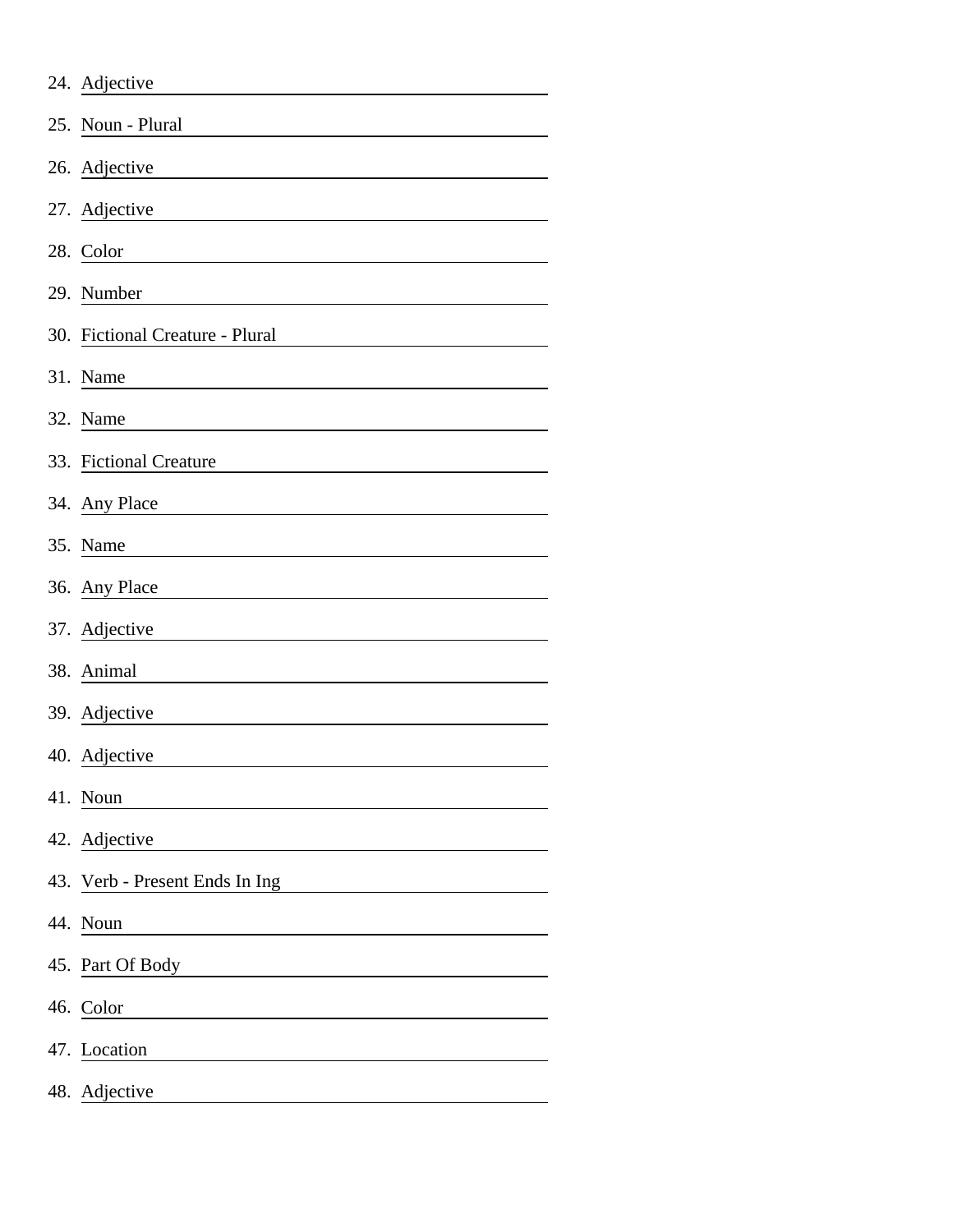| 49. Noun - Plural              |
|--------------------------------|
| 50. Noun                       |
| 51. Name                       |
| 52. Part Of Body               |
| 53. Direction                  |
| 54. Name                       |
| 55. Name                       |
| 56. Verb - Base Form           |
| 57. Adjective                  |
| 58. Adjective                  |
| 59. Noun                       |
| 60. Verb - Base Form           |
| 61. Verb - Present Ends In Ing |
| 62. Meal                       |
| 63. Noun                       |
| 64. Animal (Plural)            |
| 65. Adjective                  |
| 66. Family Member              |
| 67. Noun - Plural              |
| 68. Noun                       |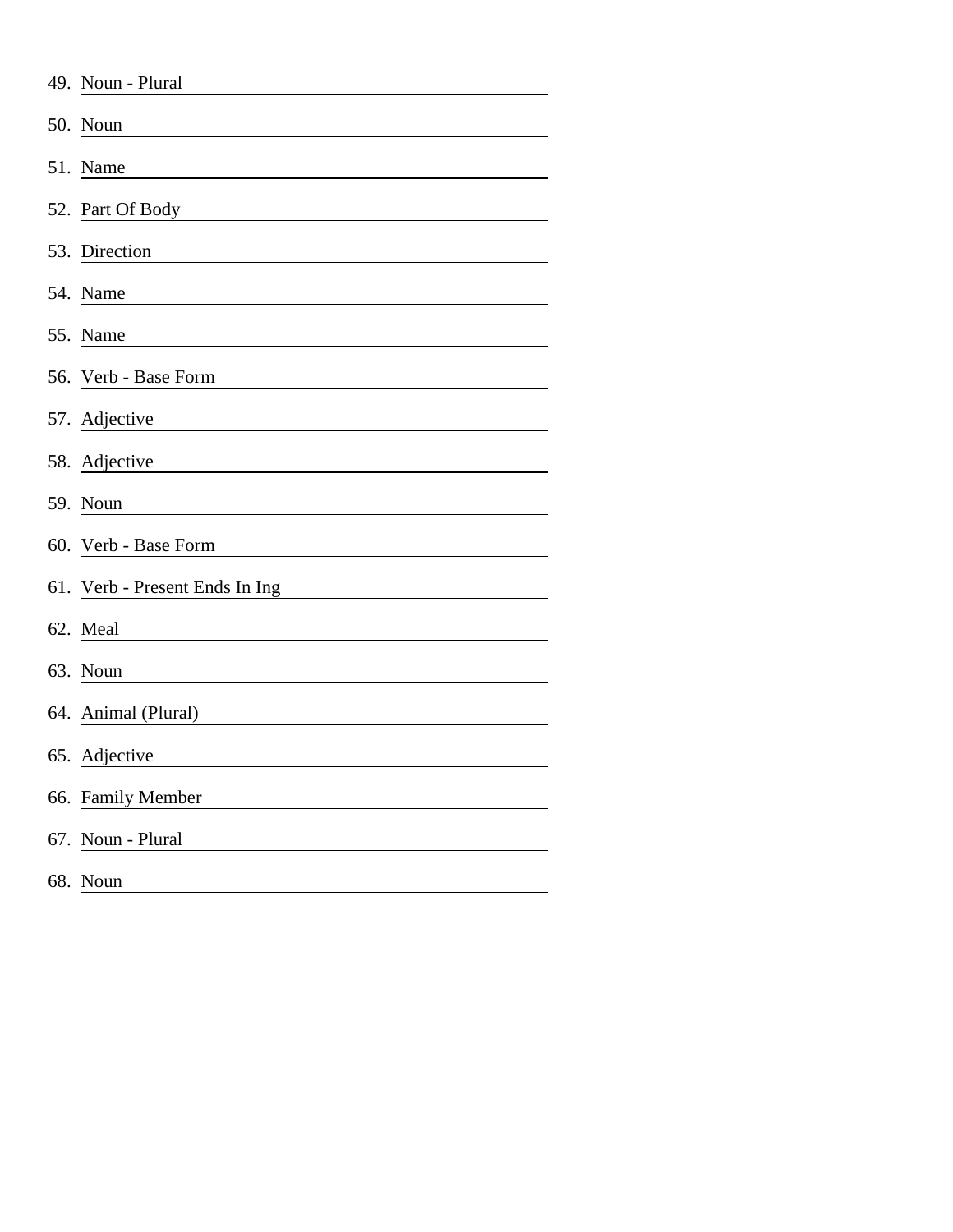## **My Favorite Movies**

A list of my favorite movies in no particular order.

| - Noun Without a Cause (1955)                                        |
|----------------------------------------------------------------------|
| - Back to the $\_\_\_\$ Noun (1985)                                  |
| - From Country , With Emotion (1963)                                 |
| $-$ Meal at Name $\sim$ 's (1961)                                    |
| - The Meal Club (1985)                                               |
| - Number Candles (1984)                                              |
| - We're the Plural Last Name $(2013)$                                |
| - Adjective , Adjective , Love (2011)                                |
| $ \frac{\text{Name}}{\text{Name}}$ Almighty (2003)                   |
| $-$ Noun Story 1, 2 & 3 (1995, 1999, 2010)                           |
| - Fictional creature - plural <b>in the</b> Room in house (2009)     |
| - Fictional creature - plural VS. Fictional creature - plural (2009) |
| Adjective with a Chance of Food (2009)                               |
| $-$ Pronoun (2013)                                                   |
| - A _____ Adjective _____ Mind (2001)                                |
| - Greeting - Exclamation Birdie (1963)                               |

-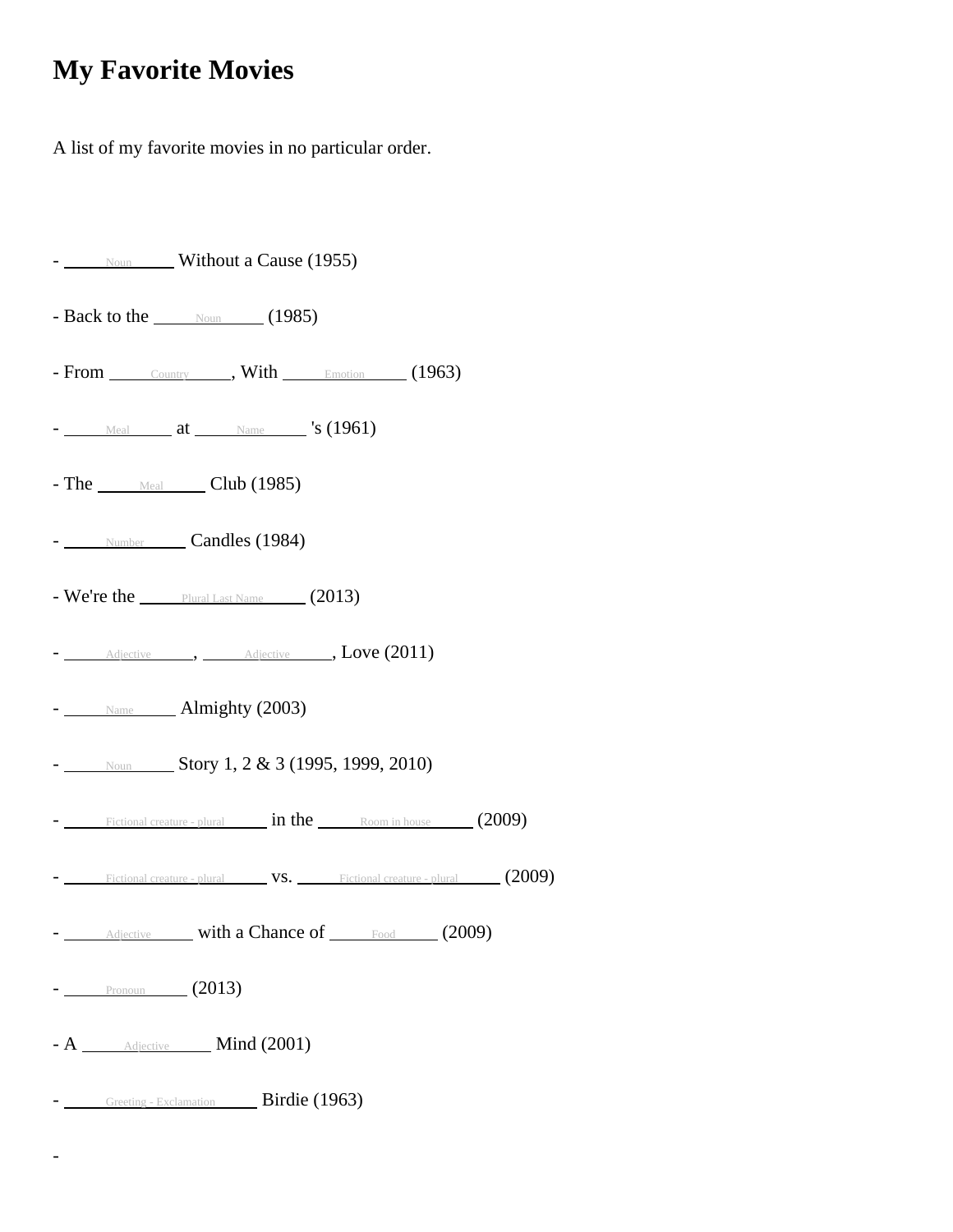| $\frac{\phantom{0}}{\phantom{0}}$ Liquid (1978)                    |
|--------------------------------------------------------------------|
| - Adjective Shop of Noun-Plural (1960, 1986)                       |
| $ \frac{\text{Adjective}}{\text{4djective}}$ (2007)                |
| $\sim$ $\frac{\text{Adjective}}{\text{4djective}}$ (2013)          |
| - Snow Color and the Number Eictional creature - plural (1937)     |
| - Romeo & <u>Name</u> (1968)                                       |
| - Name Scissorhands (1990)                                         |
| - Fictional creature of Any place (1939)                           |
| $-$ Name $\qquad \text{in}$ $\qquad \qquad$ Any place (1951, 2010) |
| - It's a <u>Adjective</u> Life (1946)                              |
| - The <b>Animal</b> King (1994)                                    |
| - The <b>Adjective Mermaid</b> (1989)                              |
| - Adjective Attraction (1987)                                      |
| - Can't Buy Me $_{\text{Noun}}$ (1987)                             |
| - Adjective Dancing (1987)                                         |
| - Adventures in Verb - Present ends in ING (1987)                  |
| - The Karate $\_\_\_\$ Noun (1984)                                 |
| $ \frac{\text{Part of Body}}{\text{Part of Body}}$ -loose (1984)   |
| - The Color - board Location (1955)                                |

-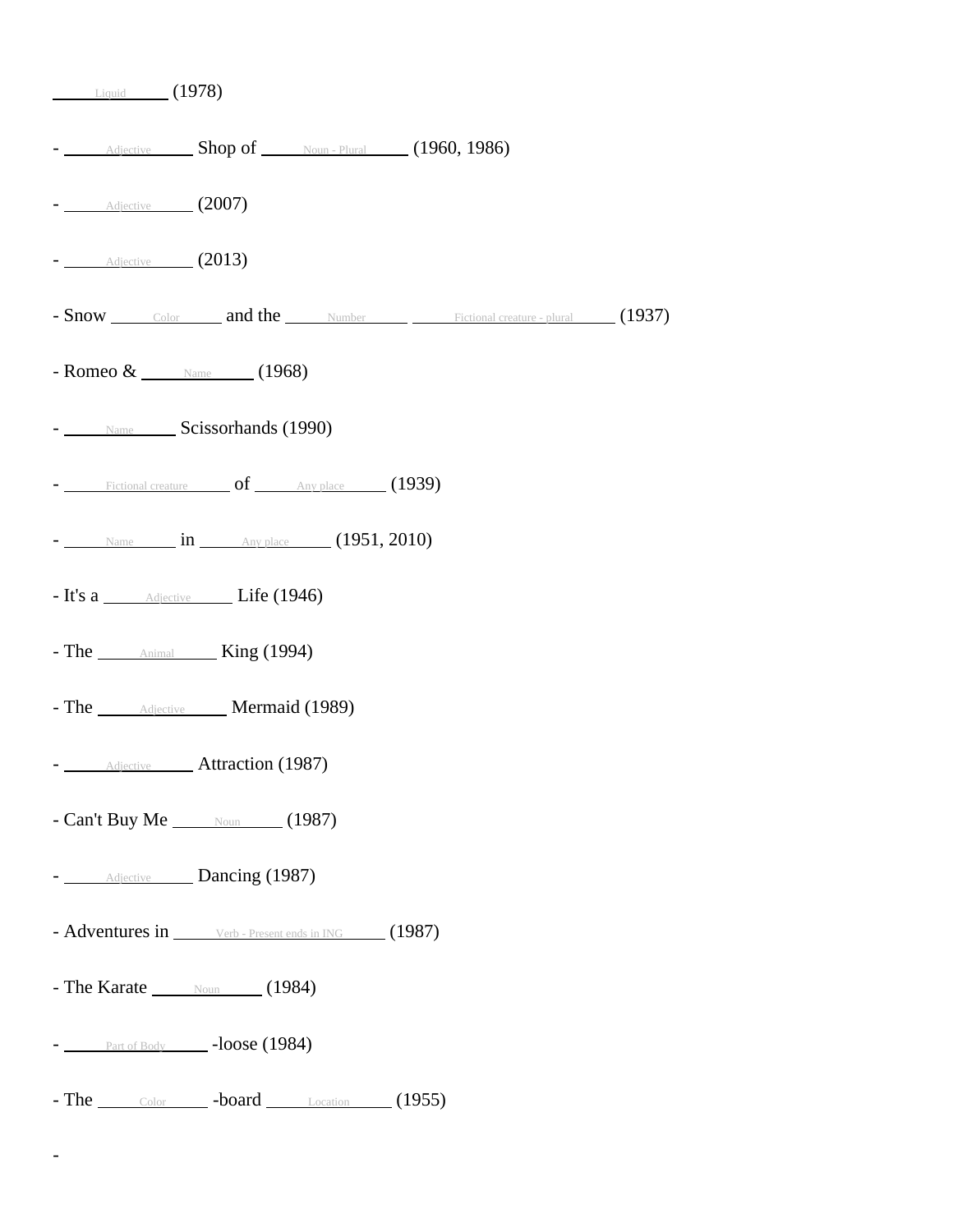| Adjective Moun - Plural at Ridgemont High (1982)                                                 |  |
|--------------------------------------------------------------------------------------------------|--|
| - The $\_\_\_\$ {Noun}\_\_\ of Music (1965)                                                      |  |
| - Name Poppins (1964)                                                                            |  |
| $-$ Part of Body (1979)                                                                          |  |
| - Direction Side Story (1961)                                                                    |  |
| - When Name Met Name (1989)                                                                      |  |
| $-Mrs.$ Verb - Base Form - fire (1993)                                                           |  |
| - Home <i><u>Adjective</u></i> (1990)                                                            |  |
| - Adjective with the Noun (1939)                                                                 |  |
| $-$ To $\_\_\_\$ Verb - Base Form $a$ $\_\_\_\$ Verb - Present ends in ING $\_\_\_$ -bird (1962) |  |
| - Guess Who's Coming to Meal 2 (1967)                                                            |  |
| - The $\_\_\_\$ Noun of the $\_\_\$ Animal (plural) (1991)                                       |  |
| - Some Like it <u>Adjective</u> (1959)                                                           |  |
| - The $\frac{1}{2}$ Family member (1972)                                                         |  |
| - The Fault in Our Noun-Plural (2014)                                                            |  |
| - Beach Blanket Noun (1965)                                                                      |  |